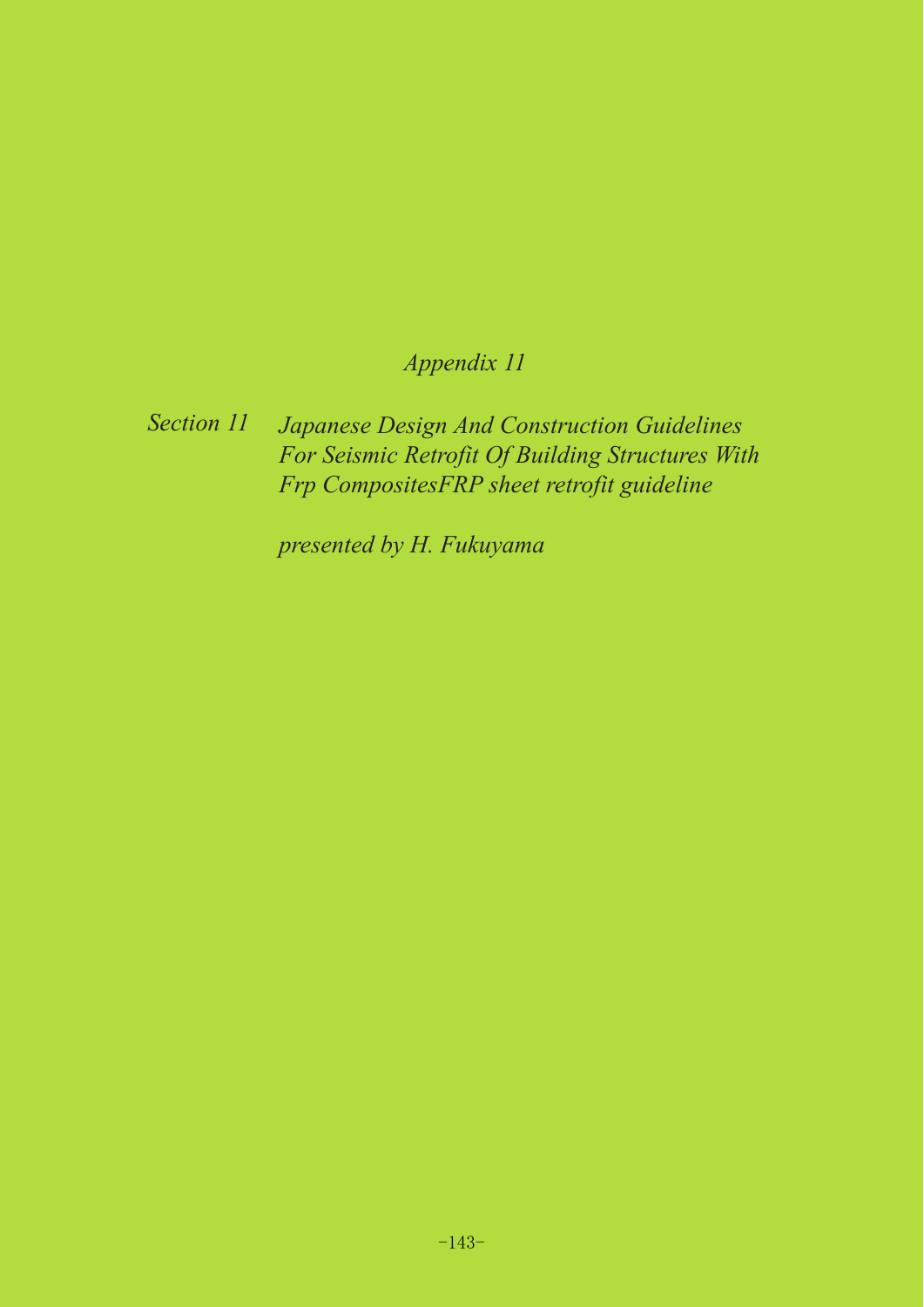## **JAPANESE DESIGN AND CONSTRUCTION GUIDELINES FOR SEISMIC RETROFIT OF BUILDING STRUCTURES WITH FRP COMPOSITES**

Hiroshi Fukuyama<sup>1</sup> Gustavo Tumialan <sup>2</sup> Antonio Nanni <sup>3</sup>

<sup>1</sup> Department of Structural Engineering, Building Research Institute 1 Tatehara, Tsukuba, Ibaraki 305-0802, JAPAN <sup>2, 3</sup> Department of Civil Engineering, University of Missouri-Rolla 224 Engineering Research Lab, 1870 Miner Circle, Rolla, MO 65409-0710, USA

### **ABSTRACT**

The increasing uses of FRP materials for the strengthening and upgrade of buildings has motivated the international engineering community to produce guidelines for the proper design, handling and installation of the externally bonded FRP systems. Thus, independent efforts coordinated by different organizations such as the Japan Building Disaster Prevention Association (JBDPA) and the American Concrete Institute (ACI) have led to implementing appropriate provisions. The JBDPA guidelines mainly focus on seismic retrofitting of structural elements, which implies the strengthening for shear of deficient structural elements. This paper describes and comments on some of the design approaches provided by the JBDPA guidelines for the strengthening of reinforced concrete (RC) columns. This was one of the main targets of the Japanese experience on infrastructure strengthening, which became an imperative task after the postearthquake observations of the damage caused by the Kobe earthquake in 1995. Finally, comparisons with the ACI guidelines for the strengthening of RC members with FRP systems are also formulated.

#### **KEYWORDS**

Construction, Design, Ductility, FRP Sheets, Flexural Capacity, Guidelines, RC Beams, RC Columns, Seismic Capacity Evaluation, Seismic Retrofit, Shear Capacity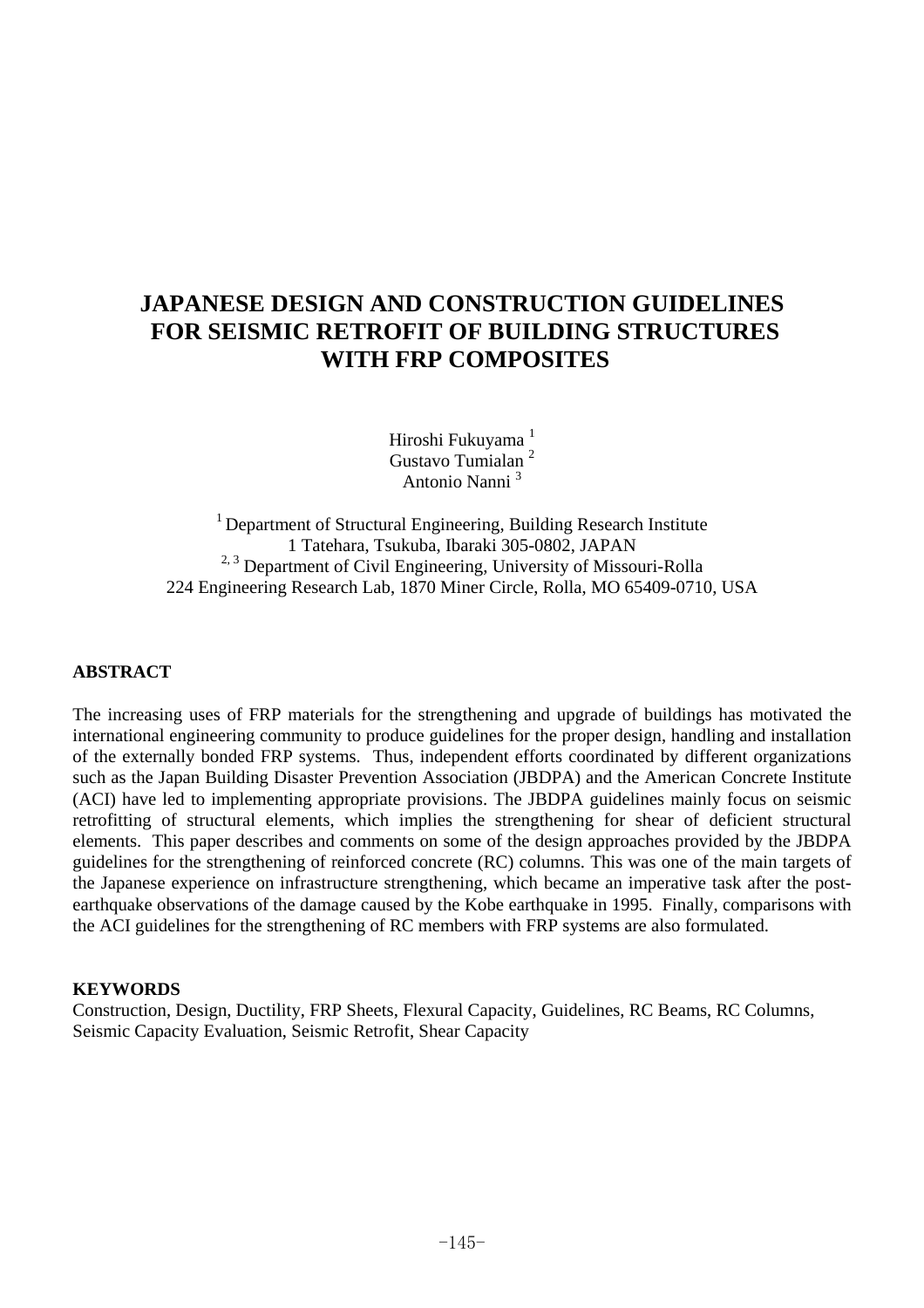#### **INTRODUCTION**

In 1995, the Hyogoken-Nanbu Earthquake caused to the city of Kobe the greatest disaster of the postwar era in Japan. As a result of the inflicted damage and to reduce the impact of potential seismic events in other parts of the country, the Building Research Institute of Japan promoted a program for the development of effective strategies for seismic retrofitting of buildings. One of the areas targeted by this program was the use of Fiber Reinforced Polymer (FRP) materials. In September 1999, the Japan Building Disaster Prevention Association (JBDPA) published the "Seismic Retrofitting Design and Construction Guidelines for Existing Reinforced Concrete (RC) and Steel-encased Reinforced Concrete (SRC) Buildings with FRP Materials". These guidelines were developed based on the results of investigations conducted in Japan, mainly after 1995, and reflect the combined efforts of the Japanese academy, industry, and governmental agencies. This paper describes and comments on some of the design approaches provided by the JBDPA guidelines for the strengthening of RC elements.

#### **SEISMIC CAPACITY EVALUATION**

The "Seismic Capacity Evaluation Standards" (JPDPA, 1977 revised in 1990) and "Guidelines for Seismic Rehabilitation of RC Buildings" (JPDPA, 1977 revised in 1990) are used in conjunction with the guidelines for seismic retrofitting of RC buildings. These guidelines have been used since 1977 as an instrument to evaluate the seismic performance of existing RC buildings. Since these provisions represent the first step in the retrofitting process, their basic concepts are briefly described in this section. The seismic capacity of a building is quantified by the seismic index Is, which should be estimated for every story and frame direction. It is defined as follows:

$$
I_s = E_o S_D T
$$
 (1)

where  $E_0$  expresses the basic seismic index,  $S_D$  is the structural design index, which accounts for plan or story-height irregularities, gravitational and stiffness centroid eccentricities. T represents the time index to account for the degree of deterioration of the building, manifested by cracks and permanent deformations.

The basic seismic index is a function of the strength index C, and the ductility index F. The basic seismic index  $E_0$  is expressed as:

$$
E_o = \frac{n+1}{n+i} f(C, F)
$$
 (2)

where 'n' is the number of stories and 'i' is the story being analyzed. The seismic index intends to represent the capability of the building story being analyzed to absorb energy. Thus, if a story is assumed to consist of a series of vertical members, such as those illustrated in Figure 1a, the load deflection curves for this story subject to a monotonic load can be represented by the curve shown in Figures 1b. The variable  $\alpha$  represents the ratio between the lateral force acting in the element and the capacity of the element. For the computation of  $E_0$ , predetermined values for  $\alpha$  and F are provided by the "Seismic Capacity Evaluation Standards". The largest value obtained by using the equations illustrated in Figure 1c and 1d is used for the computation of Is.

Three procedures are recommended to estimate I<sub>s</sub>, which are dependable on the characteristics of the story to be analyzed. These procedures can be described as: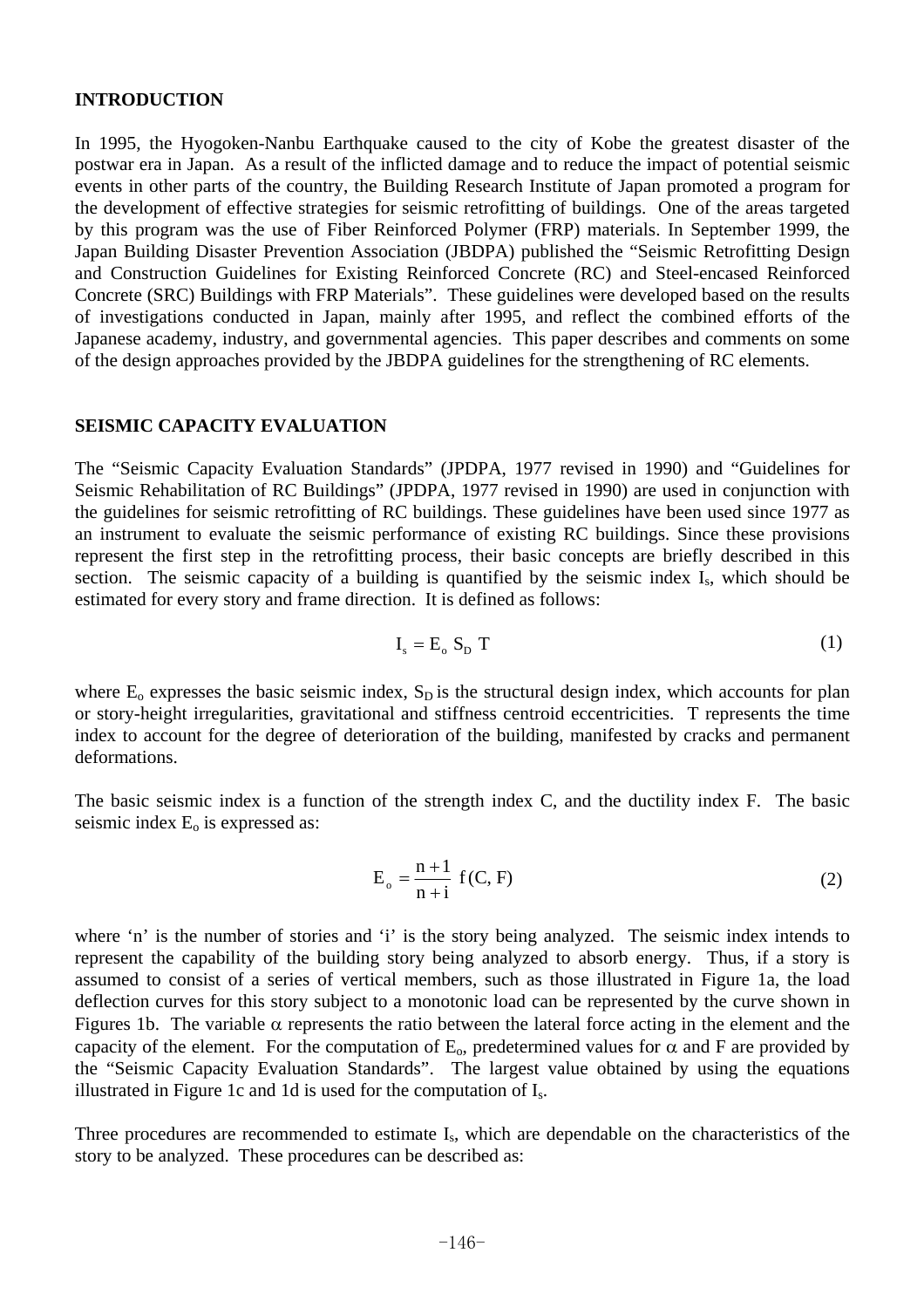

Figure 1: Seismic Capacity Evaluation

- The first procedure is the simplest, which is used for stories with a large density of walls. The ultimate strength is estimated based on the concrete shear strength and cross section area of columns and walls.
- The second procedure requires the calculation of the ultimate capacity and ductility of columns and walls. The beams are usually assumed to be rigid. This procedure is used for "weak column-strong beam" frames.
- The third procedure implies to calculate the ultimate capacity and ductility of the vertical members as well as beams. All the possible mechanisms of failure are taken into account.

Once the seismic index  $I_s$  is estimated, this value is compared to a limit index  $I_{so}$ . If the  $I_s$  index is larger than the limit index, the building is expected to have a good performance during a seismic event. Otherwise, the structures must be retrofitted to comply with the requirements of current building standards. Evaluations conducted on damaged buildings due to earthquakes indicated that whenever the  $I_s$  indices were less than 0.3 severe damage was observed. Also, when the values of the  $I_s$  indices were larger than 0.6, the damage observed in the buildings was moderate. This was evident from the evaluations performed to the building structures after the Hyogoken-Nanbu Earthquake in 1995, where a value of 0.6 indicated the border limit between severe and moderate damage. Thereby, the "Standards for Seismic Capacity Evaluation of RC Buildings" specify a value equal to 0.6 as limit index I<sub>so</sub> to prevent collapse or severe damage. When the structures is found to be structurally deficient, new values for C and/or F have to be estimated to meet the structural demand.

### **SCOPE OF THE JBDPA GUIDELINES FOR STRENGTHENING WITH FRP**

The Japanese guidelines for seismic retrofitting of RC building with FRP materials (JPDPA, 1999) provide specifications on the characteristics of the FRP materials commonly used in Japan, their proper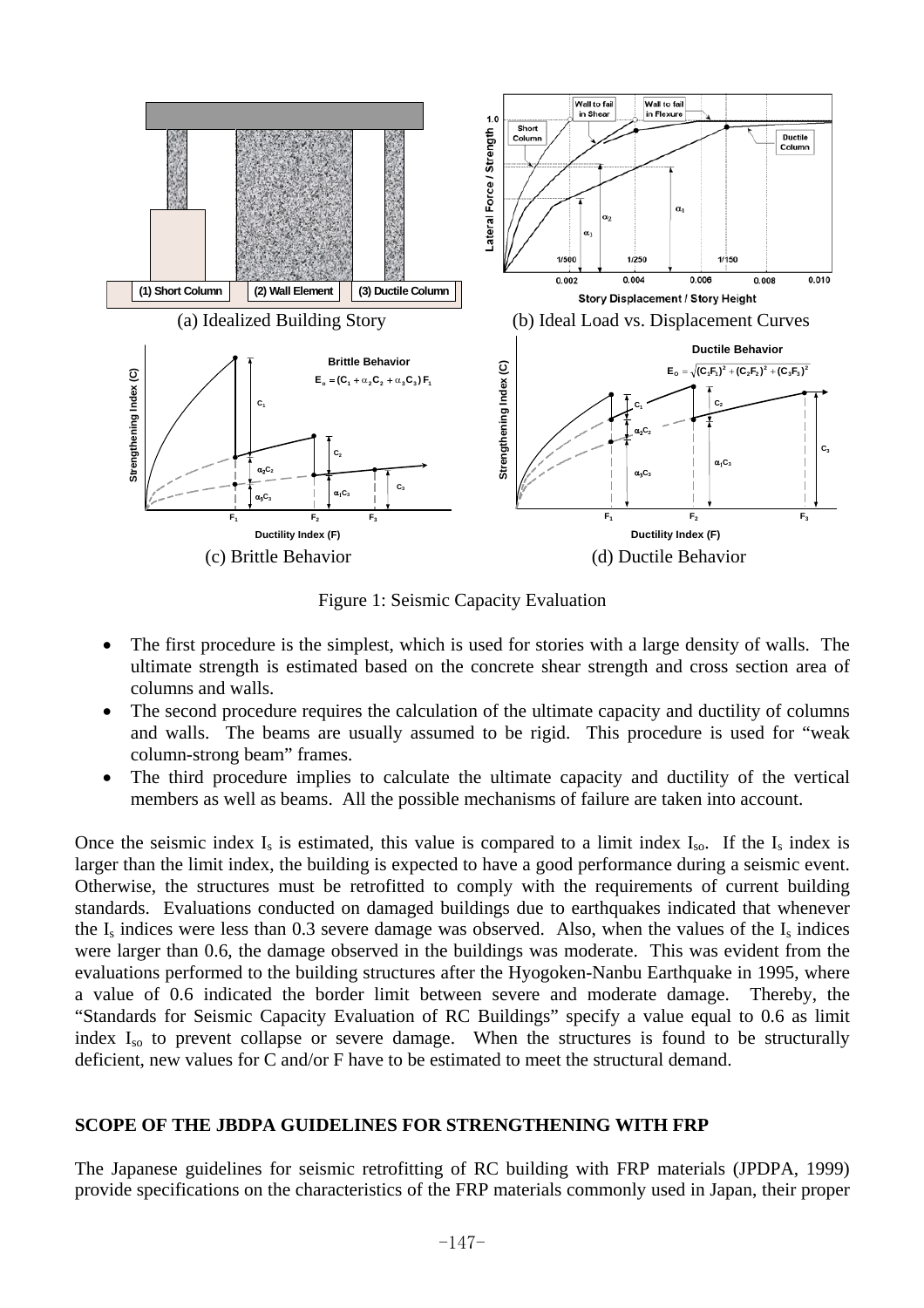handling and installation. Also, pertaining design and detailing recommendations are provided, which mainly target the shear strengthening of either columns or beams. Some of the main provisions are described in the subsequent sections. The guidelines are part of the "Guidelines for Seismic Rehabilitation of RC Buildings" (JPDPA, 1977 revised 1990), a comprehensive publication that documents different retrofitting methods utilized in Japan.

### **MATERIALS**

The JBDPA guidelines describe the properties of PAN-class high-strength carbon fiber sheets, and aramid fiber sheets. In its turn, aramid is sub-classified as aramid 1 and aramid 2. Carbon fiber sheets are labeled based on the tensile strength of the fiber; whereas, the denomination of the aramid fiber sheets is based on the tensile strength in a width of one meter. The values of tensile strength and modulus of elasticity have been estimated from laminates made of carbon or aramid fibers bound in a resin matrix. Table 1 presents the properties of fibers bound by epoxy or methacrylate resin.

| <b>Characteristic</b> | <b>Carbon Fiber</b>            |                 | <b>Aramid Fiber</b> |                 |
|-----------------------|--------------------------------|-----------------|---------------------|-----------------|
|                       | 3400 MPa Class                 | 2900 MPa Class  | Aramid 1            | Aramid 2        |
| Type of Fiber         | <b>PAN-class High-Strength</b> |                 | Homopolymer         | Copolymer       |
| Tensile Strength      | $\geq$ 3400 MPa                | $\geq$ 2900 MPa | $\geq$ 2060 MPa     | $\geq$ 2350 Mpa |
| Young's Modulus       | $230^{+45}_{-15}$ GPa          |                 | $118 \pm 20$ GPa    | $78 \pm 15$ GPa |
| <b>Fiber Density</b>  | $1.80 \pm 0.05$                |                 | $1.45 \pm 0.05$     | $1.39 \pm 0.05$ |

TABLE 1 PROPERTIES OF FRP SHEETS

The viscosity of the adhesive resins influences the efficiency of the strengthening work. Thus, if sagging is likely to occur, a resin of higher viscosity is recommended. Also, if smooth impregnation in the fiber is required, a resin with lower viscosity should be used. In the case of primers, epoxy and methacrylate resin are commonly used. Due to potential alterations of the hardening process, it is not allowed to use an epoxy-based primer in combination with a methacrylate-based adhesive or vice versa. In similar way, if the putty material is not compatible with the adhesive and primer resins, imperfect adhesion may occur.

### **DESIGN APPROACHES FOR STRENGTHENING OF COLUMNS**

In order to determine the required amount of FRP strengthening, the Japanese guidelines provide expressions to calculate the flexural and shear strengths, and ductility index of RC members. The equations are based on those presented by the "Standards for Seismic Capacity Evaluation" and the "Guidelines for Seismic Rehabilitation of RC Buildings". These equations have been widely used for the design of new construction The definitions of the variables used hereafter are presented at the end of this paper.

### **Ultimate Flexural Capacity of Columns**

The ultimate flexural capacity of a RC column is calculated from the following expressions, which are recommended by a guide for structural design of new buildings, which must comply with the "Japanese Building Standard Law".

For  $N_{\text{max}} \ge N > N_{\text{h}}$ :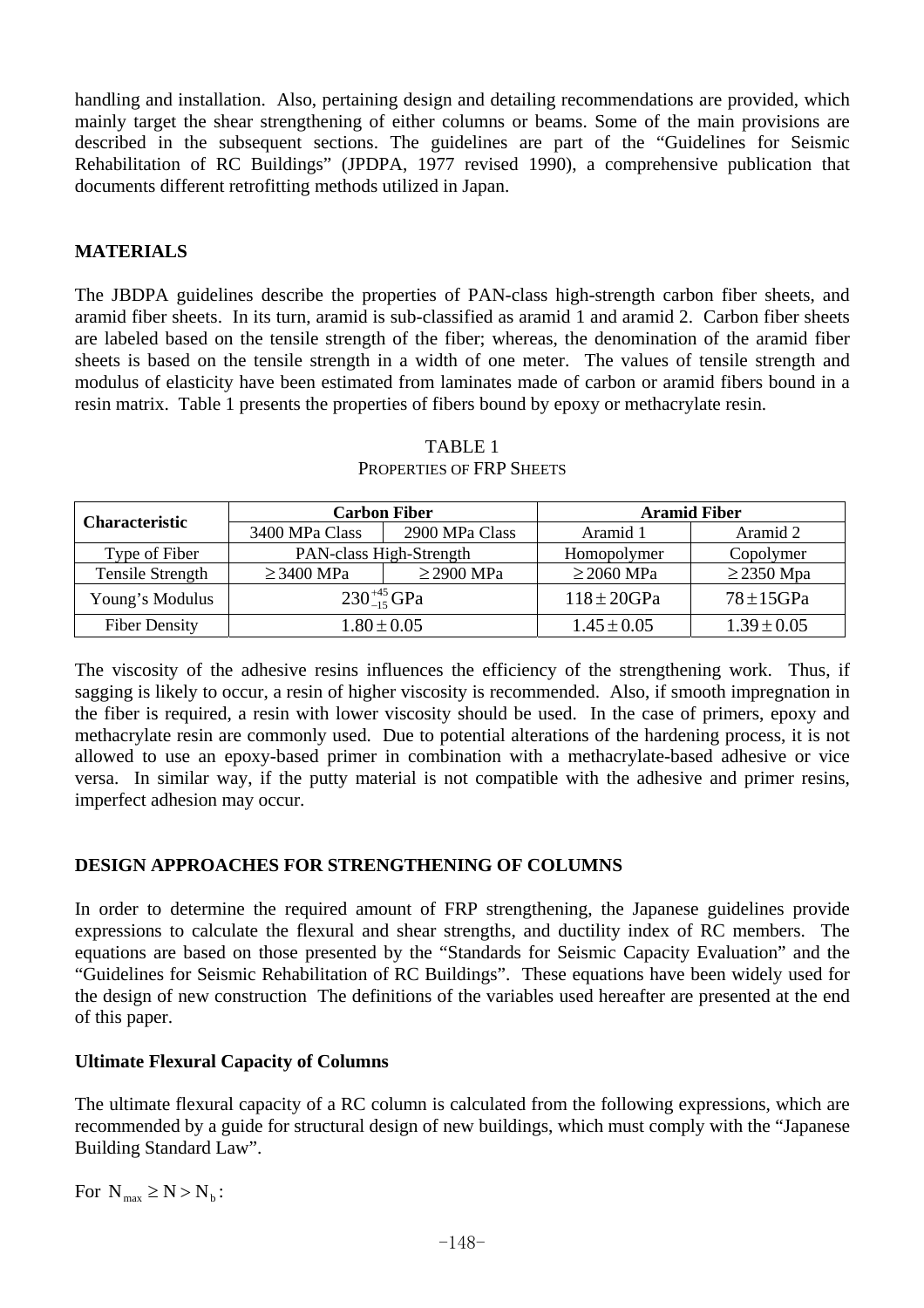$$
M_{u} = [0.5a_{g}\sigma_{y}g_{1}D + 0.024(1 + g_{1})(3.6 - g_{1})bD^{2}F_{c}]\left(\frac{N_{max} - N}{N_{max} - N_{b}}\right)
$$
 (N-mm) (3a)

For  $N_b \ge N \ge 0$ :

$$
M_{u} = 0.5a_{g}\sigma_{y}g_{1}D + 0.5ND\left(1 - \frac{N}{bDF_{c}}\right)
$$
 (N-mm) (3b)

For  $0 > N \ge N_{\min}$ :

$$
M_{u} = 0.5a_{g}\sigma_{y}g_{1}D + 0.5Ng_{1}D (N-nm)
$$
 (3c)

 $N_b$ ,  $N_{max}$  and  $N_{min}$  can be computed from:

Balanced Axial Force:

$$
N_b = 0.22(1 + g_1) bDF_c \t(N)
$$
 (4a)

Ultimate Axial Force in Compression:

$$
N_{\text{max}} = bDF_c + a_g \sigma_y \quad (N) \tag{4b}
$$

Ultimate Axial Force in Tension:

$$
N_{\min} = -a_{g} \sigma_{y} \quad (N) \tag{4c}
$$

The shear force associated to the flexural capacity  $M_u$  can be computed as:

$$
Q_{mu} = \frac{\alpha M_u}{h_o} \quad (N)
$$
 (5)

A  $\alpha$  value equal to two may be used to estimate the shear arm. Figure 2 shows the agreement between the experimental and predicted values when using the previous equations.



Figure 2: Validation of the Equation for Flexural Strength of Columns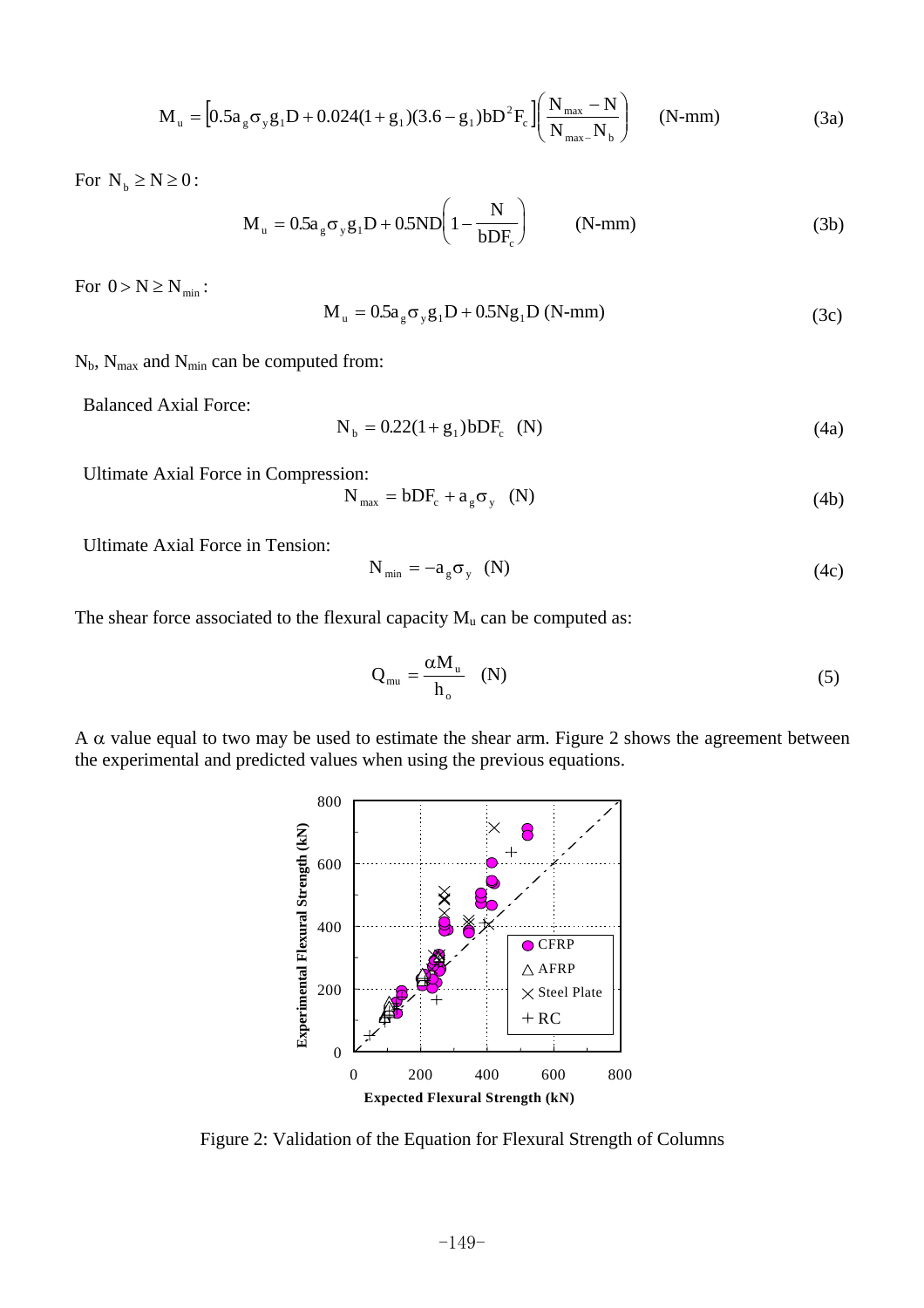#### **Ultimate Shear Capacity of Columns**

The equation used to quantify the shear capacity of an RC member strengthened with FRP composite systems is also similar to that used for structural design of new buildings. The only modification is the addition of the product  $p_{\rm wf}\sigma_{\rm fd}$  to the summation  $\Sigma p_{\rm w}\sigma_{\rm wy}$ , which intends to take into account the contribution of the FRP reinforcement. Thus:

$$
Q_{su} = \left[\frac{0.053p_t^{0.23}(17.6 + F_c)}{M/Qd + 0.12} + 0.845\sqrt{\sum p_w \sigma_{wy}} + 0.1\sigma_o\right]bj
$$
 (N) (6a)

where:

$$
\sum p_{w} \sigma_{wy} = p_{ws} \sigma_{wys} + p_{wf} \sigma_{fd} \le 10 MPa
$$
 (6b)

An upper limit of 10 MPa is imposed to  $\Sigma p_w \sigma_{wy}$  based on the fact that a larger amount of strengthening would not significantly increase the shear capacity of the strengthened member. Equation 6a can also be applied to predict the ultimate capacity of columns failing by bond splitting, and columns having longitudinal round reinforcing bars.

Another consideration to mention is that the value of the shear span-to-depth ratio expressed as M/Qd must not be less than one nor larger than three. The tensile strength of FRP for shear design is estimated as:  $\sigma_{\text{fd}} = \min\left\{E_{\text{fd}}\varepsilon_{\text{fd}}\cdot 2/3\sigma_{\text{f}}\right\}$ . The value of  $\varepsilon_{\text{fd}}$  equal to 0.7% is adopted based on previous investigations, which have shown that the measured strain in the FRP laminate at the final stage, was between 0.5% and 1.5%. These investigations have also shown that specimens strengthened with a large amount of external reinforcement ( $p_{wf}E_{fd}$ ) possessed smaller strains at failure. Along with the first consideration, to avoid the rupture of the FRP laminate, a value of two-thirds of the tensile strength of the FRP laminate was adopted as a margin of safety, when designing for shear.

Figure 3 illustrates a good agreement between experimental and predicted values for shear strength of RC members strengthened with FRP material when shear failure (rupture of the laminate or compression failure of the concrete strut) and bond splitting are observed.



Figure 3. Validation of the Equation for Shear Strength of Columns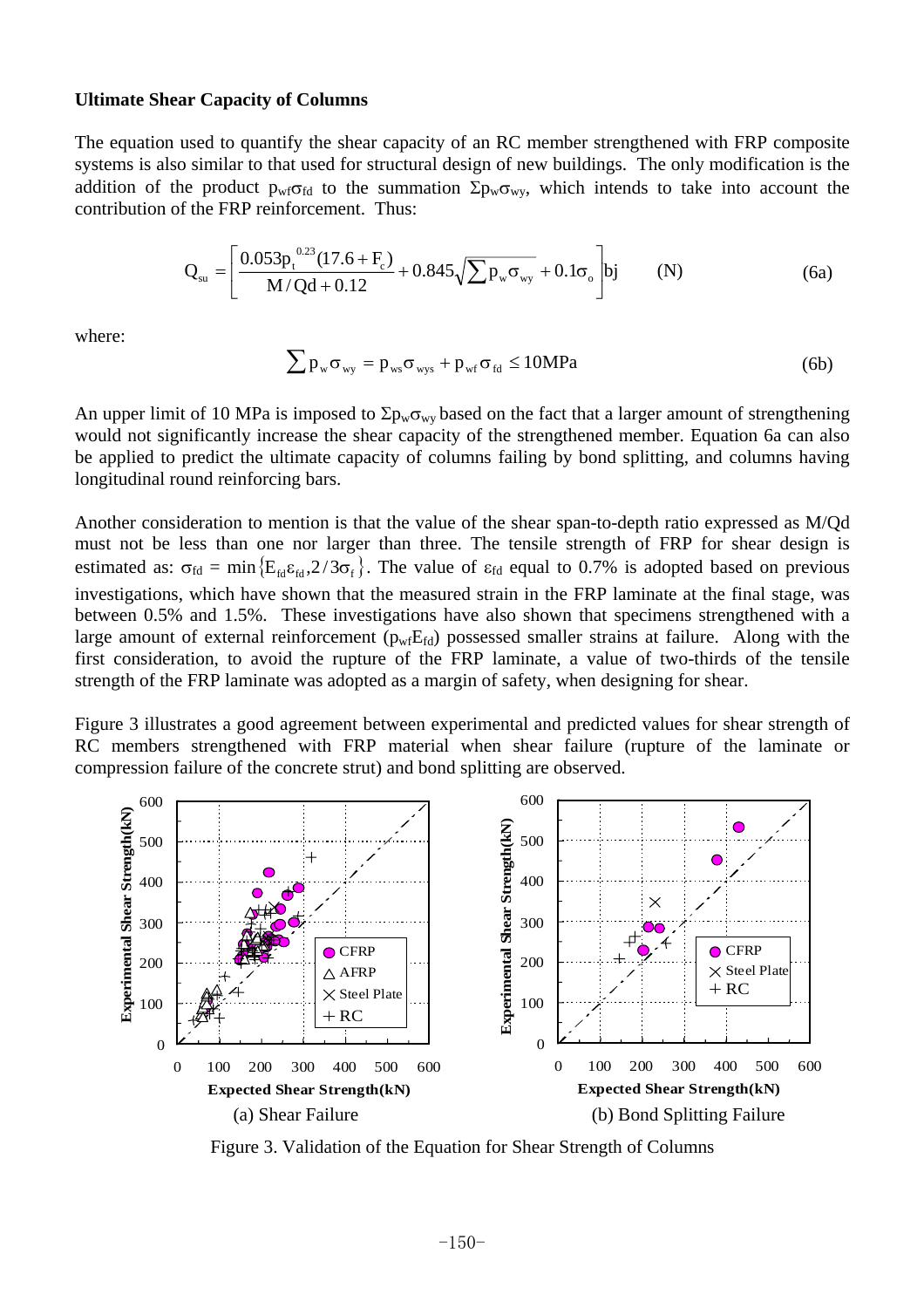#### **Ductility Factors and Ductility Index of Columns**

The ductility index F is a function of the ductility factor  $\mu$ , and can be expressed by the following relationships obtained from a degrading tri-linear hysteresis model.

$$
F = \phi \sqrt{2\mu - 1} \tag{7a}
$$

where:

$$
\phi = \frac{1}{0.75(1 + 0.05\mu)}
$$
(7b)

The ultimate ductility factor  $\mu$  of columns strengthened with FRP materials is expressed as the margin ratio of the shear strength to the shear force associated to the flexural strength. This factor can be calculated as follows:

$$
\mu = 10 \left( \frac{Q_{\text{su}}}{Q_{\text{mu}}} - 0.9 \right), \text{ where } 1 \le \mu \le 5 \tag{8}
$$

It is known that the ultimate shear strength increases when the axial force in the column is increased. Also, the ultimate flexural strength decreases when the axial force is larger than the balanced axial force. This will cause that the associated shear force  $Q_{mu}$  decreases, leading to a larger value of ultimate ductility factor  $\mu$ . Thereby, to avoid the use of larger ductility values, the code specifies to calculate Qmu based on the balanced moment, whenever the axial force exceeds the balanced axial force.

#### **DESIGN APPROACHES FOR STRENGTHENING OF BEAMS**

#### **Ultimate Flexural Capacity of Beams**

The ultimate flexural capacity of RC beams is computed by using the following equation:

$$
M_{u} = 0.9a_{t}\sigma_{y}d \qquad (N-mm) \qquad (9)
$$

The flexural capacity may also be calculated with equation 3b considering a value of axial force equal to zero. The equations provided for the guidelines are for strengthening rectangular RC beams; the influence of the reinforcement of slabs is not considered. The shear force associated to the flexural capacity  $M_u$  is calculated as:

$$
Q_{mu} = \frac{\alpha M_u}{L_o} \quad (N)
$$
 (10)

#### **Ultimate Shear Capacity of Beams**

To estimate the ultimate shear capacity of RC beams strengthened, the term representing the influence of the axial force in equation 6a is dropped, thus equation 11 is obtained. Similarly to the case of columns, the value of the shear span-to-depth ratio, M/Qd, must not be less than one nor larger than three. In addition the term  $\Sigma p_w \sigma_{wy}$  must satisfy the relationship given by equation 6b.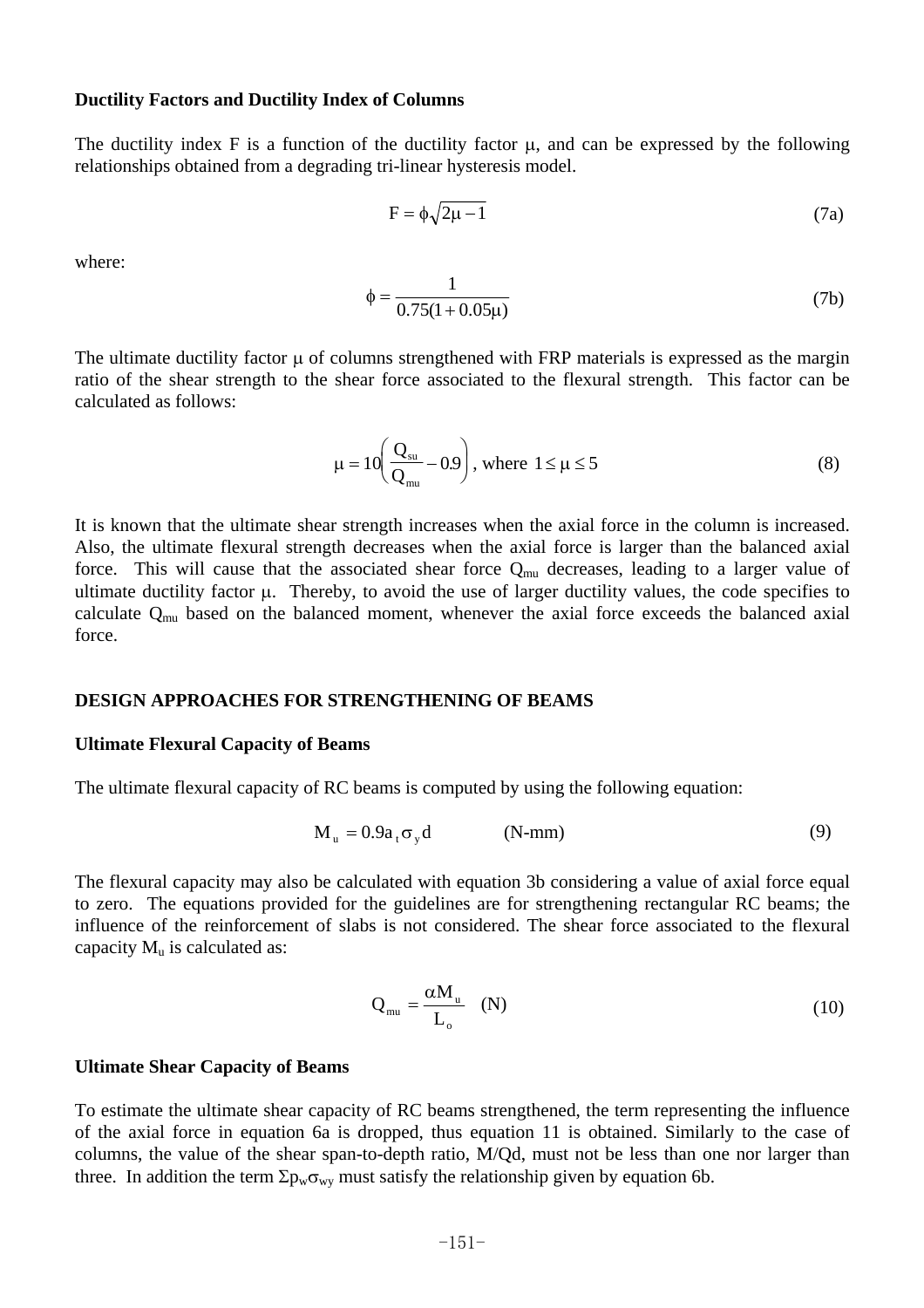$$
Q_{su} = \left[\frac{0.053p_t^{0.23}(17.6 + F_c)}{M/Qd + 0.12} + 0.845\sqrt{\sum p_w \sigma_{wy}}\right] bj
$$
 (N) (11)

Figure 4 compares the experimental and predicted values for the maximum strength of RC beams strengthened in shear with FRP materials. It is observed that the calculated values by using equation 11 are on the safe side.



Figure 4: Validation of the Equation for Shear Strength of Beams

#### **SPECIAL PROVISIONS**

#### **Strengthening Without Removal of Mortar Finishing**

An advantage of using FRP materials for strengthening RC elements is that the disruption to the building occupants or other individuals in the nearby area is minimum. One source of disruption is that caused by noise, dust and vibration when removing the finishing mortar. Surfaces finished with mortar were very common in Japan up to the mid-1970s, when the need for mortar finishing was basically eliminated with the improvement the formworks. As a principle, the Japanese guidelines require the removal of finishing mortar for strengthening of columns. However, the guidelines present special specifications for the strengthening of RC rectangular columns without removing the finishing mortar, which can be carried out when appropriate control during the execution of the strengthening work is provided. These specifications are based on previous experimental programs, which demonstrated that the shear capacity and ductility are not reduced when columns are wrapped around with FRP materials with the presence of finishing mortar. In addition, based on those researches, in order the strengthening to be effective, any existing cracks on the finishing mortar have to be repaired prior to installing the FRP system. It is also specified that surfaces of mortar finishing painted with layers of thick painting materials may remain. The bond strength of these materials must be at least 1 MPa; in addition, they must not have any adverse chemical reaction with the epoxy adhesives. It is not recommended to attach FRP materials to surfaces constituted of plastering, finishing tiles, wallpaper, etc.

The survey of the conditions of the finishing mortar should be based on the number of years of service of the structure, the surface conditions, history of previous repair works and characteristics of finishing mortar. The strength of the mortar is estimated by means of any suitable tool such as Schmidt rebound hammers. Defining  $t_m$  as the thickness of finishing mortar and D as the largest cross sectional dimension of the column the following recommendations are provided for the design of the strengthening: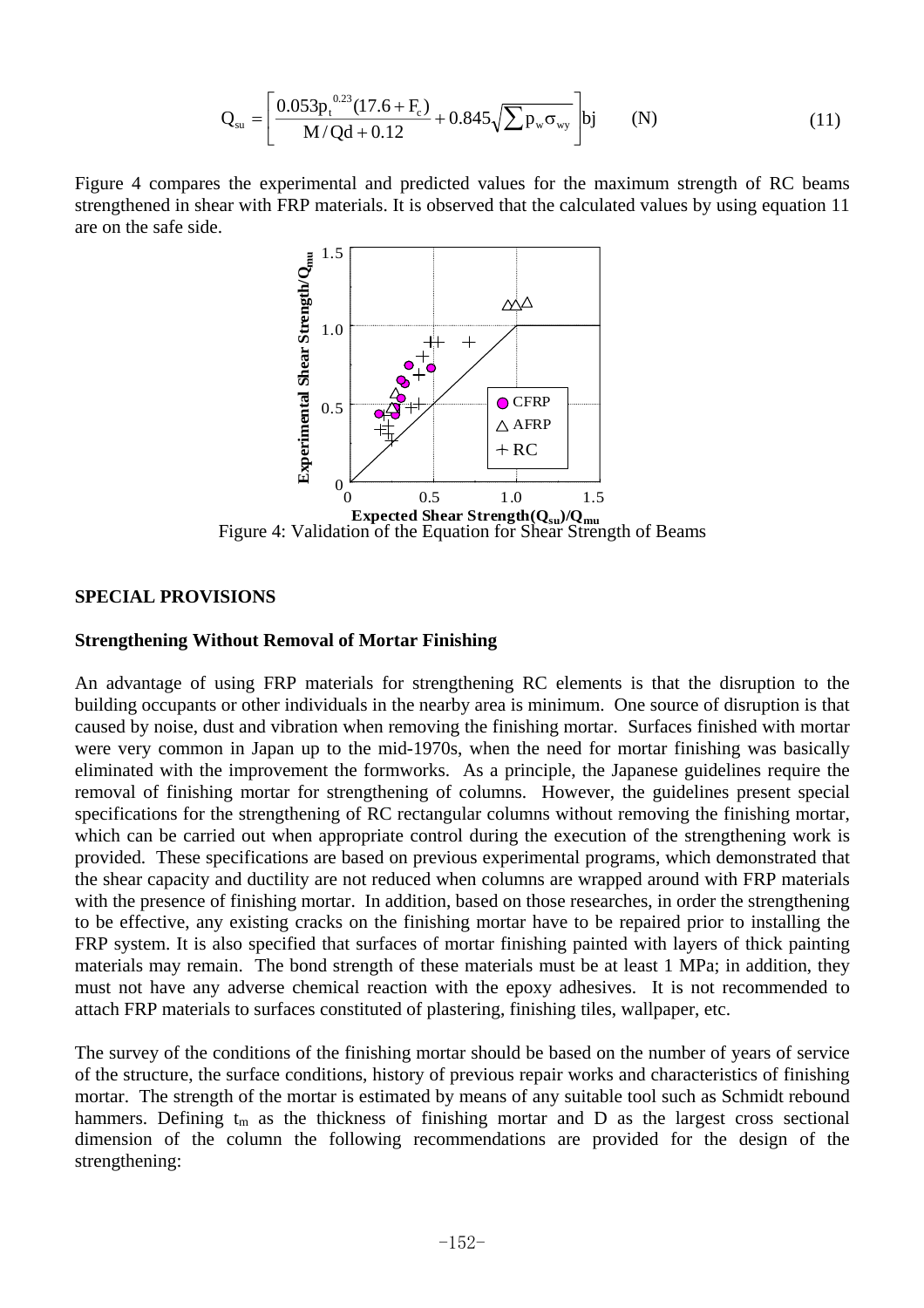- If  $t_m \leq D/15$  and the results of the survey indicate that the mortar finishing can remain, the design is conducted as the mortar finishing had been removed.
- If  $t_m > D/15$ , the mortar finishing needs to be removed unless a special study is conducted.

In any case, with or without removal of mortar finishing, the lap length is specified to be larger than 200 mm. The radius corner must be larger than 10 mm when AFRP is used, and larger than 20 mm for the case of CFRP wrapping. Due to concrete cover consideration, the radii should not exceed 30 mm for any case.

### **Anchoring Systems**

FRP systems that do not completely wrap the entire section will likely peel off from the concrete surface. To develop larger tensile stresses in the laminate, mechanical anchorages can be used at the termination points. Previous investigations demonstrated the use of Schemes C, D, E and F in Figure 5, increased the shear capacity. However, these schemes may not be effective in beams having short span or when the amount of reinforcement increases. It has been observed that the beam can split from the slab along the corners, as illustrated in Scheme C. To account for this, it is advisable to check the level of shear stresses at those corners to foresee the splitting. If the splitting is likely to occur, the guidelines recommend the use of anchorage schemes as those labeled as Schemes A and B.



Figure 5: Anchorage Schemes

Specifications should be provided to fully guarantee the effectiveness of angles and bolts, which will ensure the increase of shear strength. The specifications should include the number and strength of bolts. Also, the "L" shapes must be designed to avoid rotation or plastic deformation caused by the tensile stresses in the laminate. Since the corners are not necessarily at 90° degrees, the designer should also provide specifications on the corner preparation and anchorage installation procedures.

### **CONSTRUCTION PRACTICE**

### **Execution of the Strengthening Work**

The work activities related to the strengthening of RC building structures should comply with the Contractors Law of the Ministry of Land, Infrastructure and Transport of Japan. The JBDPA guidelines provide adequate guidance for strengthening RC members with different combinations of continuous fibers and impregnating resins. These combinations include CFRP/epoxy resin, CFRP/methacrylate, and AFRP/epoxy resin. In its turn, the resins can be one-part or two-parts. Since there are no test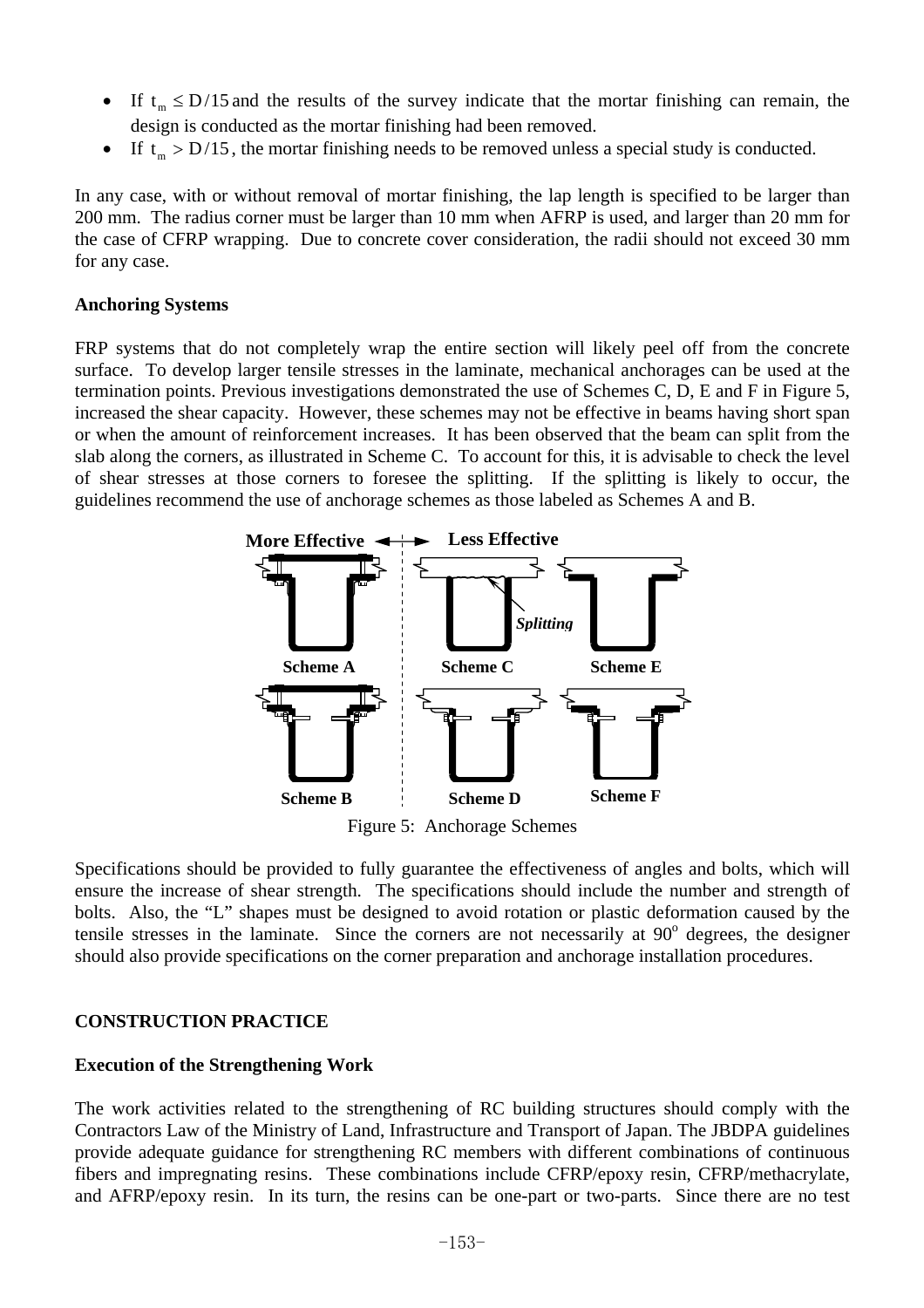results available on AFRP/methacrylate, specifications about this particular combination are not provided. Depending on the fiber-resin combination to be used, the required weight by square meter and the time interval for each step of the FRP installation are specified. As an example, Table 2 presents some specifications when FRP sheets are attached by using epoxy resins or a methacrylate resins.

The strengthening work requires to be inspected after the installation of the FRP systems. This is done to ensure the absence of defects such as blisters, partial peeling and residual resin. If blisters are observed, a resin compatible with the primary resin can be injected. When partial peeling is observed, it is recommended to remove the attached area without damaging the FRP lower layers, and replace it with a new sheet. The new sheet should overlap the existing sheet at least 200 mm. If residual resin is detected, it should be removed using sandpaper without damaging the FRP sheet.

|                           | FRP/Epoxy Resin                 |                                                                                           | FRP/Methacrylate Resin           |                |
|---------------------------|---------------------------------|-------------------------------------------------------------------------------------------|----------------------------------|----------------|
| Process                   | Weight of<br>Material $(kg/m2)$ | Time Interval                                                                             | Weight of<br>Material $(kg/m^2)$ | Time Interval  |
| Primer                    | $0.2 - 0.3$                     | $\geq$ 4 hrs., within 3 days                                                              | $0.075 - 0.1$                    | $\geq 60$ min. |
| First layer of resin      | $0.4 - 0.5$                     | Immediately                                                                               | $0.4 - 0.5$                      | $\geq$ 5 min.  |
| FRP sheet<br>installation | $1.15 \text{ m}^2/\text{m}^2$   | $\geq$ 2 min. (for fabric type);<br>$\geq$ 20 min. (for pre-preg<br>type), within 90 min. | $1.5 \text{ m}^2/\text{m}^2$     | Within10 min.  |
| Second layer of resin     | $0.3 - 0.4$                     | Immediately                                                                               | $0.4 - 0.5$                      | Within10 min.  |
| Air voids elimination     |                                 | $\geq$ 4 hrs., within 3 days                                                              |                                  | $\geq 60$ min. |

TABLE 2 SPECIFICATION FOR INSTALLATION OF FRP WITH ONE-PART RESINS

### **Contractor Qualifications**

The engineers and technicians, carrying out the strengthening work, must have been properly trained on the handling of the raw materials and installation of FRP systems. Manufacturers and public agencies involved with the use FRP materials provide appropriate professional training and certification.

### **COMPARISON WITH THE ACI-440 GUIDELINES**

The ACI committee 440 (2001, document under review) has developed guidelines for the strengthening of RC structures with FRP. A comparative study between JBDPA and ACI guidelines was conducted through trial design for strengthening of a column as follows. The shear capacity of an interior square column of 650 x 650 mm dimensions requires upgrade. A complete wrapping scheme (Carbon/Epoxy system) has been selected to upgrade the shear capacity of the column. The ductility index F is estimated as 2.5. Determine the additional reinforcement. The "un-factored" axial forces are Dead Load equal to 1500 kN, Live Load equal to 450 kN, and Seismic Load equal to  $+/- 15$  kN. Figure 6 shows the shear strength as a function of the number of plies wrapping the column. It has shown that the recommendations provided by ACI-440 allow for a larger contribution of the FRP reinforcement shown in the figure. The JBDPA guidelines express the contribution of the shear reinforcement as the square root of the summation of the steel and FRP contributions. Compared to the ACI guidelines, where the shear strength is expressed as the summation of concrete, steel and FRP, this approach increases the difference in the values of FRP shear contribution when the number of plies is increased.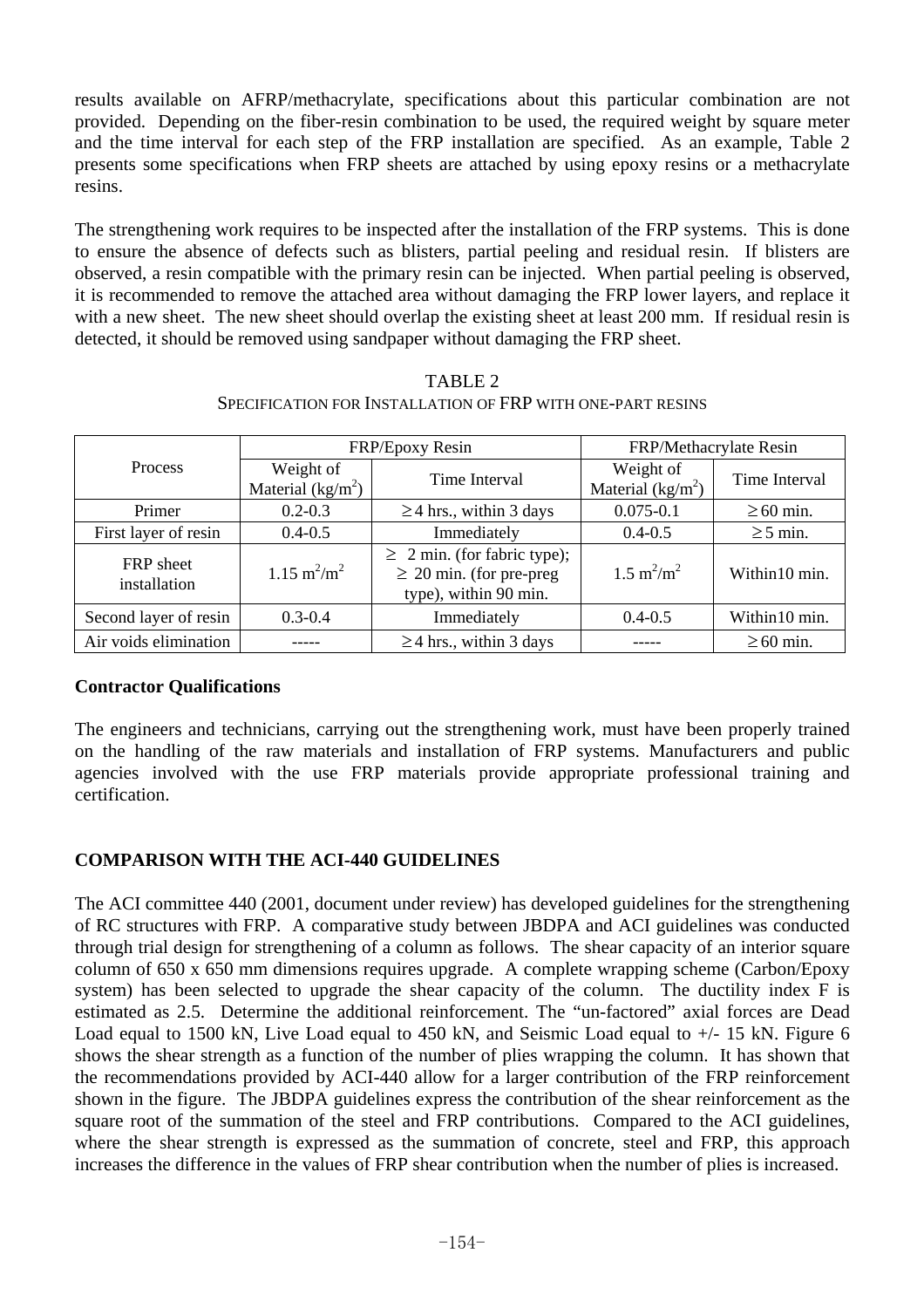**Material Properties :**  $Fc = 21 \text{ MPa}$ ,  $\sigma_v = 345 \text{ MPa}$ ,  $\sigma_{wvs} = 295 \text{ MPa}$ Area Longitudinal Bars: 387mm<sup>2</sup>, Area Transversal Bars: 64 mm<sup>2</sup> (spacing=200 mm) **FRP Properties :**  $\sigma_f$  = 3400 MPa,  $E_{td}$  = 230 GPa, Thickness per ply = 0.167 mm



In Figures 7, to correlate experimental and expected values according to the JBDPA and ACI codes, data obtained from over one hundred columns tested in Japan was used (Tumialan et. al, 2001). Most of these specimens were strengthened with one or two plies of FRP laminates; mainly, carbon and aramid. It should be noted that both codes provide appropriate estimations with proper conservative values. It is also observed that the JBDPA approach provides less data dispersion.



Figure 7: Experimental vs. Expected Values

#### **FINAL REMARKS**

Some of the most important provisions of the Japanese guidelines for the retrofitting of RC building structures with FRP materials are presented. The JBDPA guidelines condense the research on seismic retrofitting of RC building structures using FRP materials, which has been conducted in Japan mainly after the Kobe Earthquake. These provisions deal with the proper handling, design and installation of FRP systems used in Japan. Special considerations as the detailing of anchorage and strengthening of columns in the presence of finishing mortar are described. Comparisons with the guidelines provided by the ACI-440 are also presented.